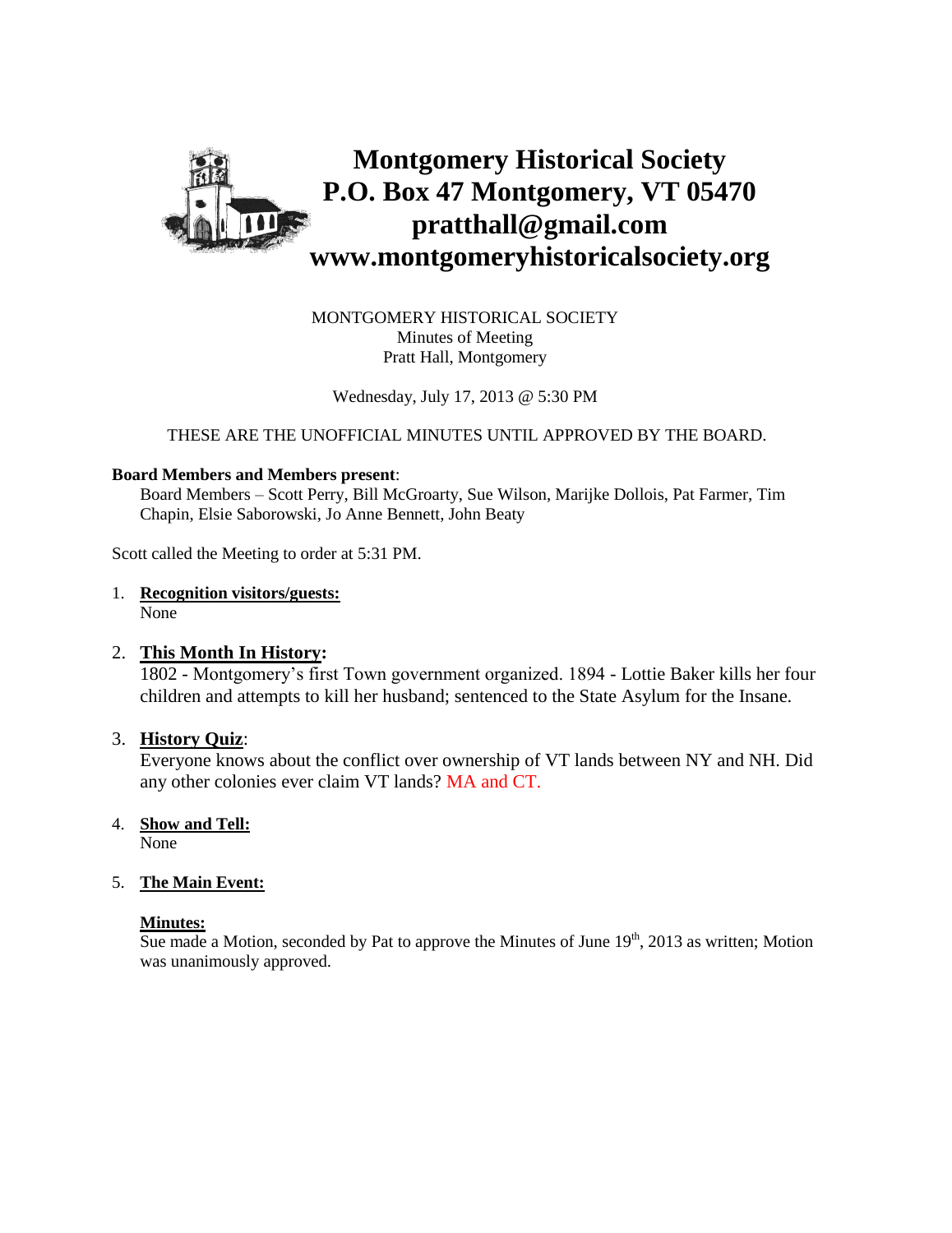#### **Treasurer's Report:**

| Treasurer's Report $-05/15/13$ :       |  |
|----------------------------------------|--|
|                                        |  |
| Stained Glass Windows CD 10,818.02     |  |
| West Wall Savings Account \$ 34,359.61 |  |

80 Affinity members

Sue made the request to close the Stained Glass Windows CD due to its very low interest – this can be done without any penalty – and move the fund into the West Wall Savings Account which has a slightly higher interest rate but were it would be compounded at a higher level. Tim made a Motion, seconded by Jo Anne to approve the Treasurer's Report as presented and move the funds as requested by Sue to the savings account which will now be called the Stained Glass Windows and West Wall Savings Account; Motion was unanimously approved.

#### **Membership:**

169 members; 8 new members\* and 13 business partners; \$10,336.00. A membership reminder letter will be prepared by Marijke and sent out late July, early August.

\* Number of new members as being 11 in previous reports was incorrect.

#### **Old business:**

- A. Annual Meeting debrief The feedback is that everyone enjoyed the Meeting. Scott mentioned this was the last time Parma prepared the food and that we'll have to start thinking about other options.
- B. Town History Book update Scott received the latest version from the printer for review. He asked for a unit price without the attachments, but doesn't think it will make much difference. The Board unanimously agreed to go ahead with the project; it is not regarded as a fundraiser but part of the Society's mission. The consensus was to have 500 copies printed to be confirmed at the next meeting when further costs will be available. Timing is of the essence and it would be nice to have the book available for the holidays.
- C. Capital Campaign
	- a) Preservation Trust of Vermont retreat Scott and Tim attended the two-day retreat and learned that there is money available from various organizations, some of which would have to be sponsored and then administered by the Town; Sue and Marijke attended the first day along with Nick Barletta on behalf of the committee to rescue the Baptist Church in the Center.
	- b) Fundraising status \$13,370 in pledges have been received with \$8,885 in cash; more is coming in every day. Marijke keeps track of pledges and payments received and reports with a spreadsheet to Scott, who issues a thank you and pledge payment envelope if necessary. Marijke sends a receipt and thank you for every payment received. Scott and Tim will disseminates totals to the Committee and Board membesr. As with our membership, the privacy of our donors will be protected.
	- c) Tim formed a West Wall Committee with Scott, Bill, Pat, Sue and Marijke. Meetings have been held with the Board to be informed of what's happening
		- Scott and Bill will inquire about government and institutional grants available
		- Sue, Marijke and Patty will prepare a list of regional and local businesses to be approached for contributions (corporate)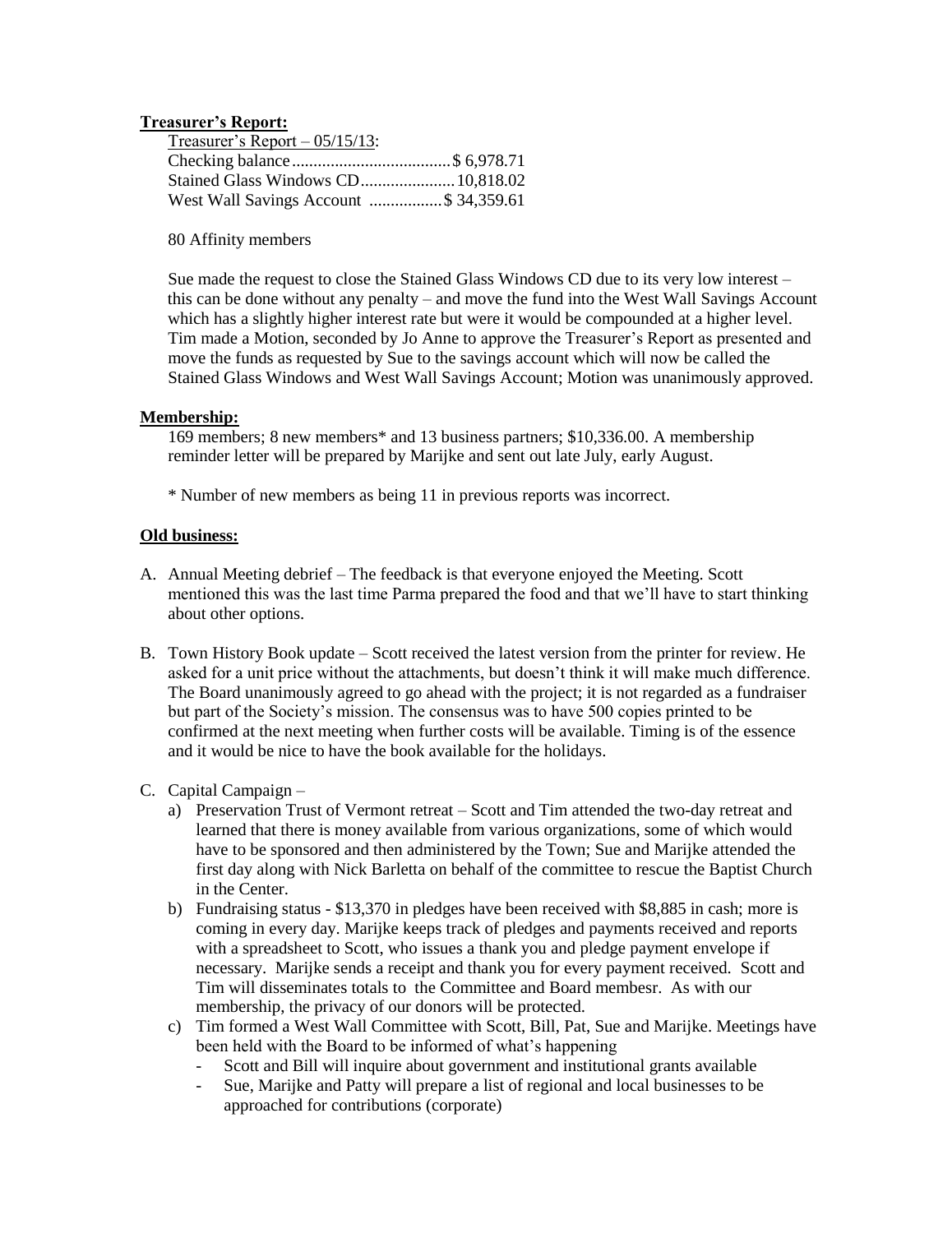- Fundraising will be done at every event; at the last concert Karen Frascella's name was drawn from the pledges and won a limited Domina print of Pratt Hall; this drawing will be repeated at the next two concerts
- Sue has contacted a company that engraves bricks to be placed in our path for contributions of \$100; the plan is to promote these bricks at the HarvestFest
- A solicitation letter with brochure will be sent to the full mailinglist which is based on the Town's grandlist (members and non-members) in September to inform the recipients of the campaign; Scott will prepare the brochure and Marijke the letter; the brochure can also be used as a handout at events
- Press release will be sent to all local newspapers at the time of the mailing
- T-shirts will be available at events for \$10.00
- Pat will organize a musical event in September
- Elsie will organize a dinner event at the end of October
- A glass jar will be given to those who are interested in saving their cash over a year
- There will be a membership appreciation night in November
- A silent auction and raffle will be organized
- Tim will meet with Stacy Manosh, Everett McGinley, Daniel Picotte and Hugh McAdams who have agreed to be advisors to the Committee after Tim returns from his trip in early August
- Recognition of donors to be discussed at the next committee meeting
- D. Regional Expo Plans Aug.  $10^{th}$ , Enosburg Opera House posters will be displayed at various locations in Town. Information on the bricks and availability of the jars will be promoted at the Expo.
- E. August  $24^{th}$  Open House/Exhibit a day to promote the WWCC; Scott asked for Board Members to be present if possible.
- F. VCBS Meeting September  $28<sup>th</sup>$  no further information
- G. Former Baptist Church a grassroots organization "Montgomery Town Association" has been formed to rescue the former Baptist Church in Montgomery Center and to determine its future use; Board members are: Everett McGinley - President, Marijke Dollois – Vice President, Nick Barletta – Treasurer, Sue Wilson – Secretary. Sue made a Motion, seconded by Jo Anne for the MHS to fund the application for listing of the former Baptist Church on the National Register of Historic Places at a cost of  $\pm$  \$200. Motion was unanimously approved.
- F. Heaton House Painting and Shed Demolition Ezra Worthington Aug.  $10^{th}$  and  $11^{th}$  Men with Tools have replaced most of the clapboards on the wall facing the road; further work to be done next week.
- Z. Reminders:
	- 1) Teaching American History Grant no report
	- 2) Domina prints no report
	- 3) Old maps project no report
	- 4) Possible Beers Atlas and large Franklin County Map acquisition no report
	- 5) Stanton Memorial Gift…Cash/Granite Bench no report
	- 6) MHS Sign Parma is still working on it
	- 7) 2014 VT History Expo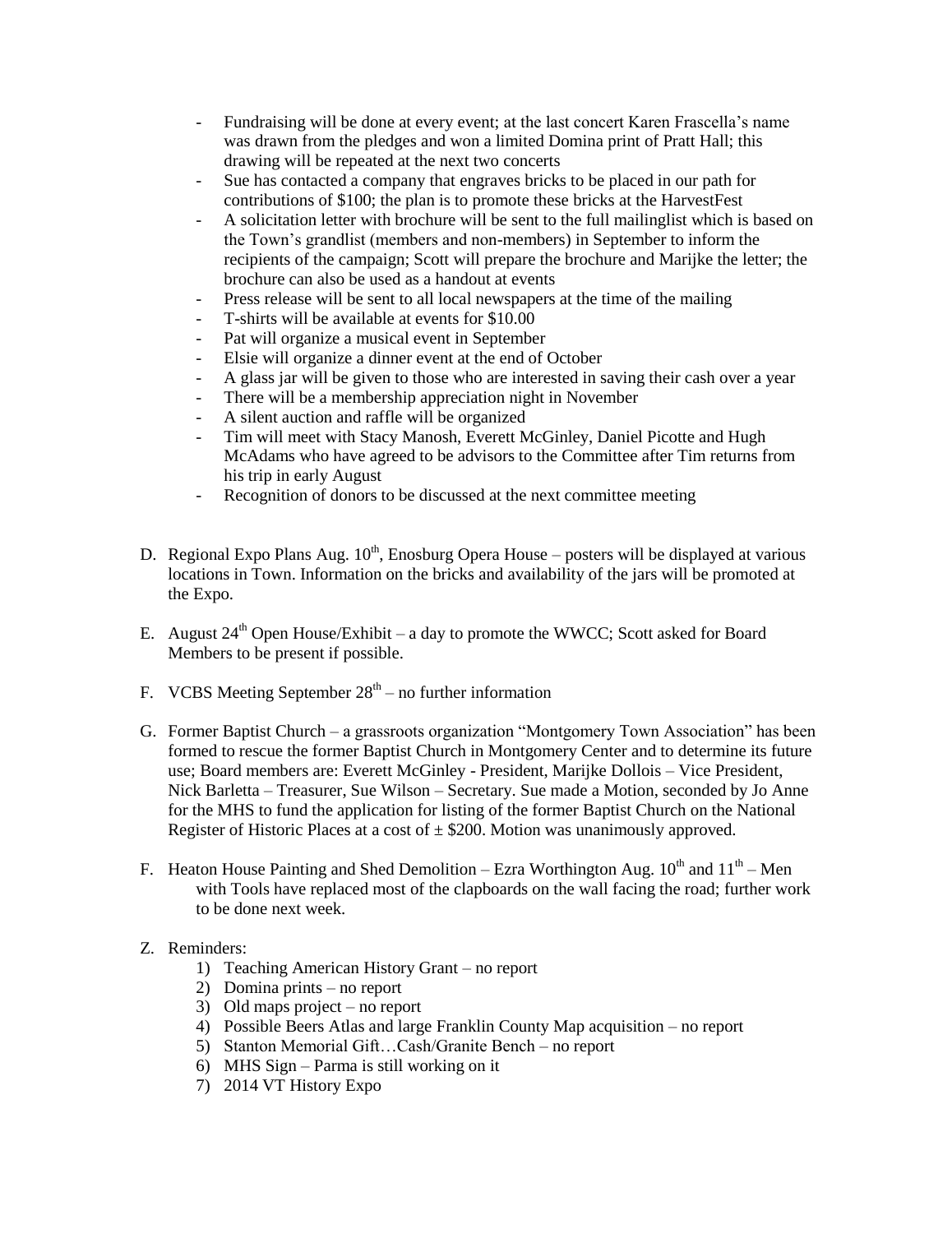## 6. **New business:**

- a) Scott presented a new logo showing the three different names with dates of Pratt Hall; logo was approved by the Board.
- b) Thermometer placed on the front lawn shows all monies received and pledges.

### 7. **Adjourn:**

Pat made a Motion, seconded by Sue to adjourn at 6:40 P.M. Said Motion passed unanimously.

Respectfully submitted, Marijke M. Dollois